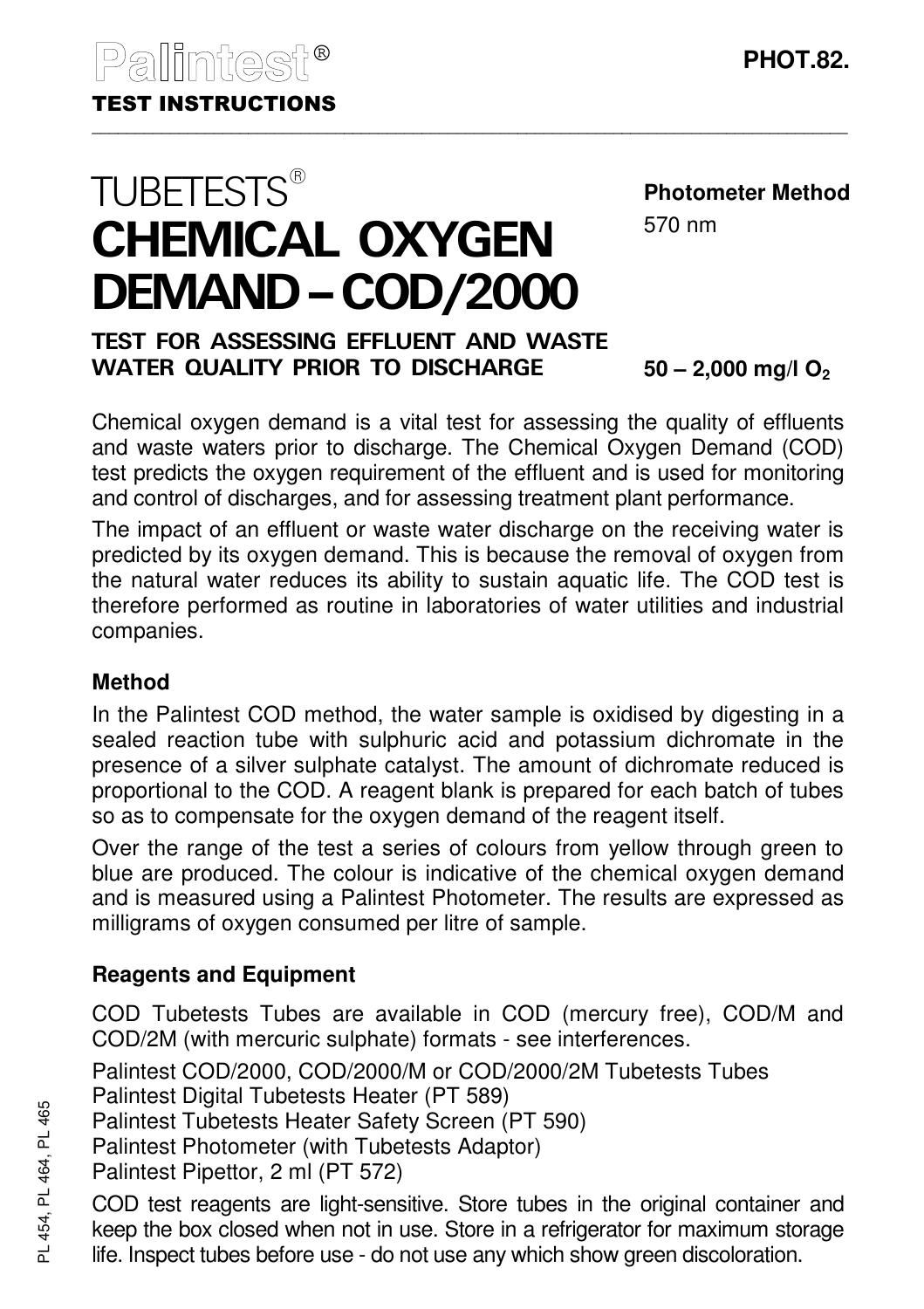## **Working Practice**

The Palintest COD test is a simplified laboratory procedure and should be carried out in accordance with good laboratory working practice. The reagent tubes contain 84% sulphuric acid and must be handled with care. The use of appropriate protective clothing, gloves and safety spectacles is recommended. In the event of skin or eye contact, or spillage, wash immediately with large amounts of water.

Particular care should be taken when opening the reagent tubes to add the water sample as heat will be produced and gases may be evolved. Samples containing cyanide or sulphide will release toxic fumes and for such samples the test must always be carried out in a fume cupboard. It is generally recommended that the test be conducted in a fume cupboard where available, particularly when using the COD/M format.

Reagent tubes should not be opened whilst hot as pressure build-up may cause acid spillage. **Do not open tubes after sample digestion.**

## **Test Calibration**

Transmittance-display photometer - use calibration chart

Direct-reading photometer - select program **Phot 82** (Photometer 7000) or **TTest 4** (Tubetests Photometer)

The photometer is used in conjunction with a special Tubetests Adaptor (PT 586) which fits into the test chamber. The adaptor must be located with the position mark  $\boxed{\bullet}$  facing towards the user and must be pushed fully home to the bottom of the test chamber.

## **Reagent Blank**

In this test a reagent blank is used instead of the usual water blank referred to in the general photometer operating instructions. The reagent blank is prepared by adding deionised or distilled water to the reagent tube (see Test Procedure, Step 4) and then digesting the tube in the same manner as for the water sample.

It is not necessary to prepare a reagent blank each time the test is carried out. The reagent blank tube may be prepared weekly and used repeatedly with all samples prepared from the same batch of reagent tubes. The reagent blank should be stored in the dark, for example in the original packaging between use.

#### **Sample Preparation**

Effluents and waste water samples may contain undissolved or particulate material. Such samples may be homogenised in a blender prior to the test in order to improve accuracy and reproducibility.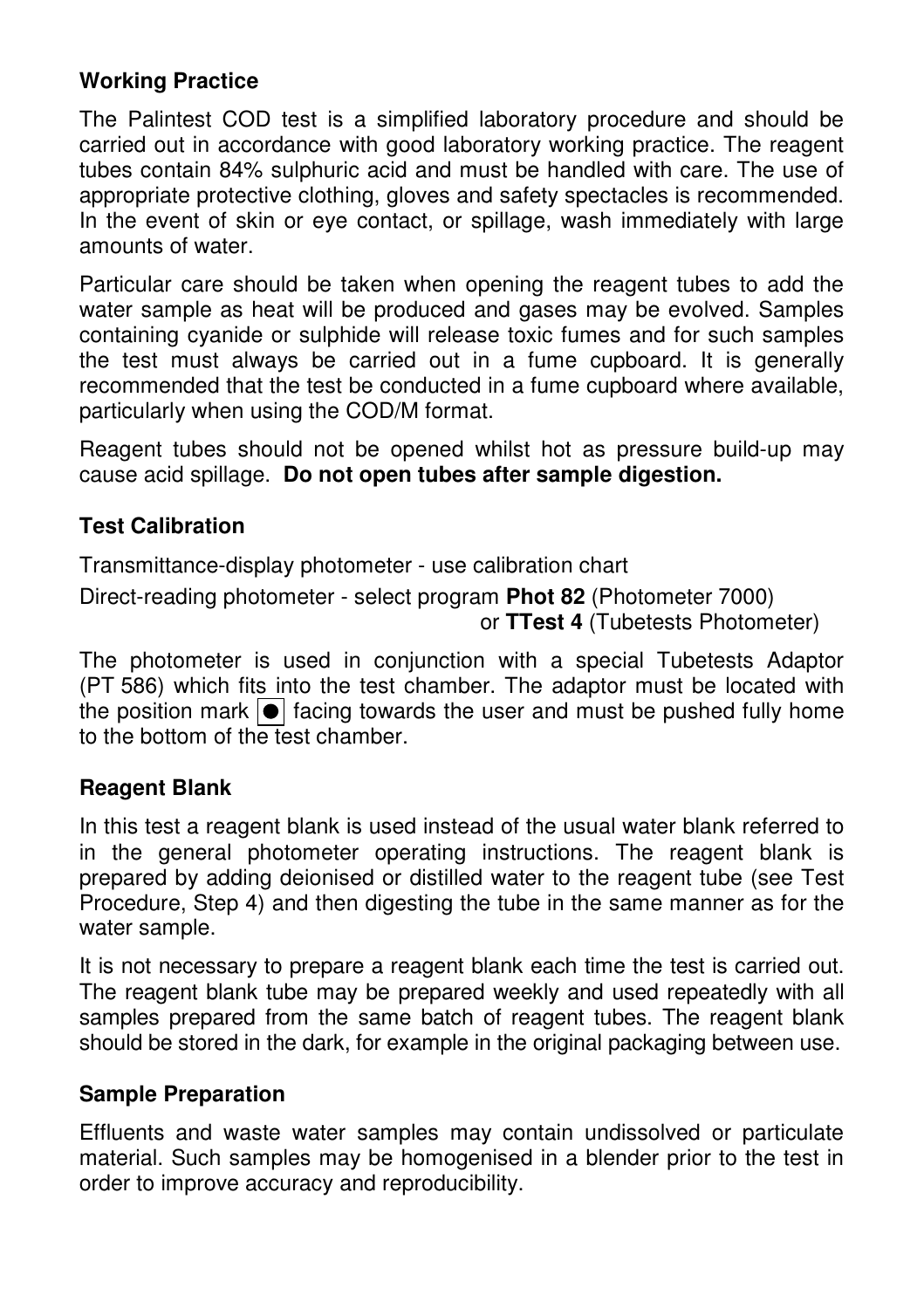## **Test Procedure**

- 1 Turn on Tubetests heater, set the control to 150°C and place the safety shield in position. Allow the heater to heat up to temperature (see Tubetests Heater).
- 2 Prepare the SAMPLE TUBE as follows. Shake tube vigorously to suspend all sediment. Remove the cap of the COD Tubetests tube and add 2 ml of sample using a Palintest pipettor disposable tip dispenser or a standard laboratory pipette.
- 3 Replace the cap tightly and invert tube gently to mix contents. The tube will become hot on mixing. Ensure all of the precipitate is suspended before proceeding. Label the tube using the labels provided in the reagent pack and place the tube in the Tubetests heater. Ensure the safety screen is in position.
- 4 Prepare a REAGENT BLANK by repeating steps 2 and 3 using 2 ml of deionised or distilled water in place of the sample. This stage may be omitted if a suitable reagent blank tube is already available (see Reagent Blank).
- 5 Digest the tubes for two hours then turn off the heater unless it is required for further tests.
- 6 Carefully remove each tube, invert gently to mix and then transfer to a test tube rack.
- 7 Allow the tubes to cool to room temperature.
- 8 Select wavelength 570 nm on Photometer.
- 9 Take the photometer reading (see photometer instructions).
- 10 Consult COD/2000 calibration chart (Transmittance-display photometer only).

| COD/2000 |      |      |      | $mg/l$ O <sub>2</sub> |      |      | 570 nm |              |      |      |
|----------|------|------|------|-----------------------|------|------|--------|--------------|------|------|
| %T       | 9    | 8    |      | 6                     | 5    | 4    | 3      | $\mathbf{2}$ |      | 0    |
| 90       | 10   | 20   | 35   | 45                    | 60   | 70   | 85     | 100          | 110  | 125  |
| 80       | 140  | 155  | 170  | 185                   | 200  | 215  | 230    | 245          | 260  | 275  |
| 70       | 290  | 305  | 320  | 340                   | 355  | 370  | 390    | 405          | 425  | 440  |
| 60       | 460  | 475  | 495  | 515                   | 535  | 550  | 570    | 590          | 610  | 630  |
| 50       | 650  | 675  | 695  | 720                   | 740  | 760  | 785    | 810          | 835  | 860  |
| 40       | 885  | 910  | 940  | 970                   | 1000 | 1030 | 1060   | 1090         | 1120 | 1150 |
| 30       | 1185 | 1220 | 1260 | 1295                  | 1330 | 1370 | 1410   | 1450         | 1490 | 1535 |
| 20       | 1585 | 1635 | 1680 | 1730                  | 1790 | 1850 | 1910   | 2000         |      |      |